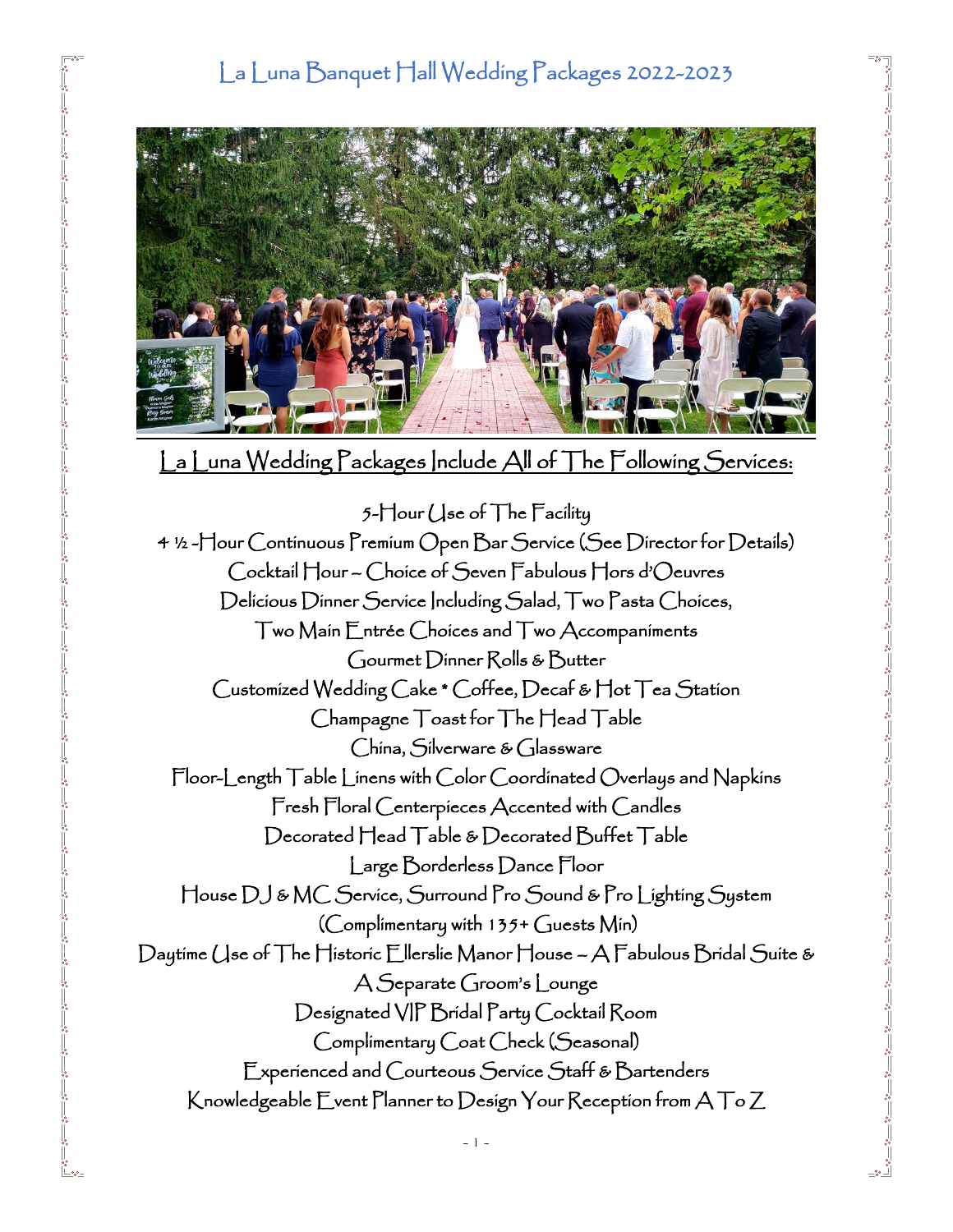On-Site Coordinator/Matre D' to Conduct Events of the Day Free Parking and Handicapped-Accessible Facility The Grand Buffet or The Elegance Sit-Down Service –Same Price

\$75 to \$100 Per Person Peak Season April to November (Off-peak Season December to March 10% discount) All Prices are Subject to 6% PA Sales Tax & 20% Service Charge

# Menu Selections

### COLD & HOT HORS D'OEUVRES (Choice of Seven) Endless, Displayed and Butlered During Cocktail Hour

International Cheese Board - An Assortment of Domestic and Imported Cheeses Garnished with Grapes

Vegetable Crudite – Assorted Raw Vegetables: Cherry Tomatoes, Sliced Cucumbers, Baby Carrots, Broccoli/Cauliflower Florettes, Celery Stalks, Ranch Dipping Sauce

Chicken Mini Tostadas – Savory Blend of Chicken, Chorizo Sausage and Cheddar Cheese Nestled on a Corn Tortilla Chip

Fresh Fruit Tray - A Variety of Seasonal Fruit on Skewers

 $\mathsf B$ ruschetta – Marínated with Olive Oil, Garlic, Parmesan Cheese, and Fresh Basil Served on Italian Bread - Choice of Three Toppings (Pick One, Two or All Three): Fresh Diced Tomatoes -- Eggplant, Zucchini, and Squash -- Broccoli Rabe

Buffalina – Roasted Peppers, Sliced Tomatoes, Bermuda Onions, and Mozzarella Cheese

Cold Meats Antipasto - Combination of Proscuitto, Salami, Capicollo, and Coppa Served with Sliced Italian Bread

Chicken Salad – Homemade Chicken Salad Served in Flaky Mini Phyllo Cups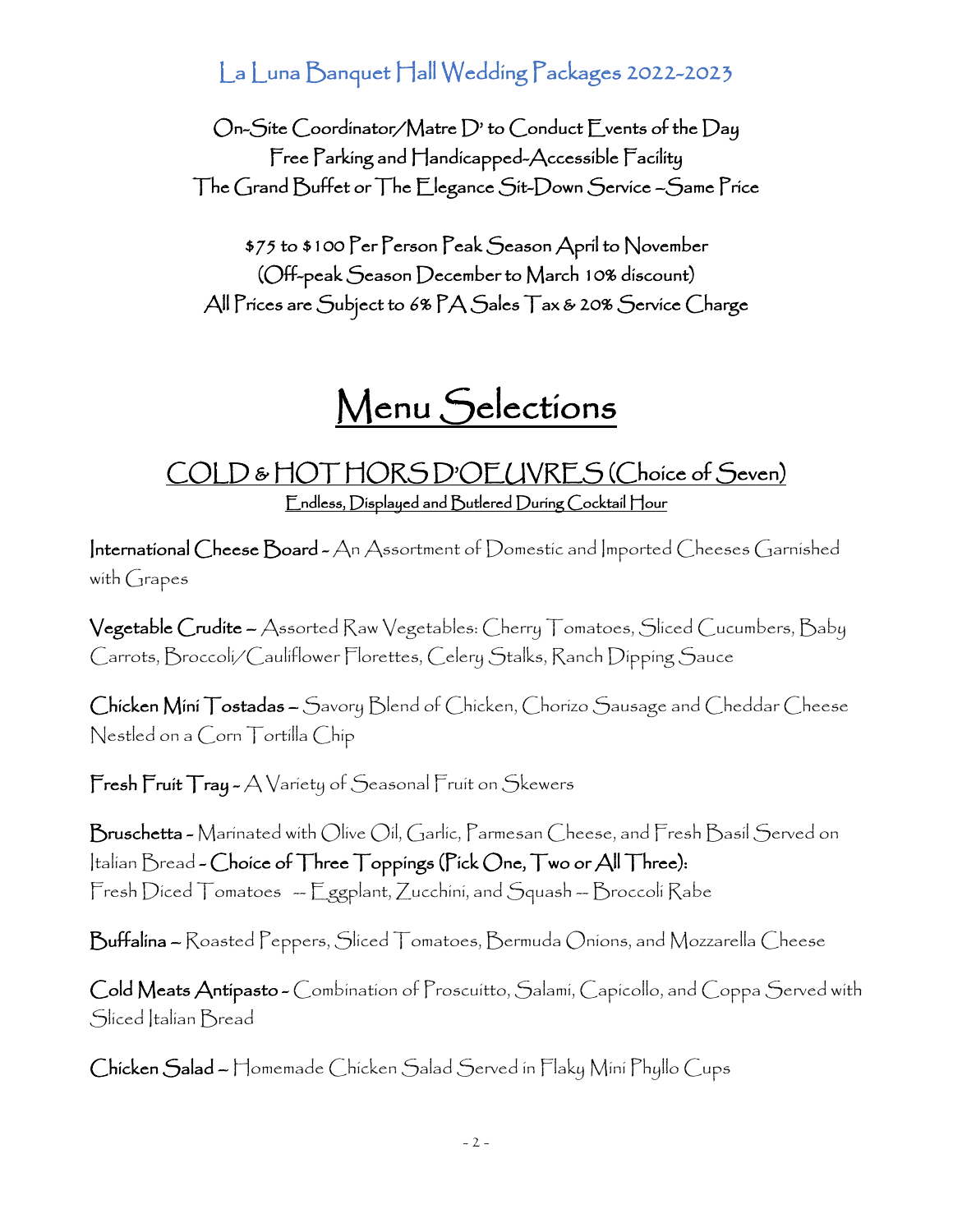Deviled Eggs - Hard-Boiled Eggs, Shelled, Cut in Half and Filled with Hard-Boiled Eggs' Yolk Mixed with Mayo and a Touch of Mustard

Mini Beef Taco-Savory blend of Ground Beef and Spices in a Mini Taco Shell topped with Crème Fraiche

Salmon Carpaccio - Thin Slices of Norwegian Salmon Marinated in Lemon and Lime Juices and Italian Spices

Shrimp Lobster Bisque Shooter-Rich, Creamy, Smooth Soup made with Shell Fish

Gazpacho – Cold Shot of Gazpacho Soup in Seasonal Flavors

Beef Filet On Toast– Slice of Filet Mignon Tip on Toast with Green Salsa

Vegetable Spring Roll – Crispy Vegetable Spring Roll with Soy- Ginger Dipping Sauce

Stuffed Potato – Mini Potato Stuffed with Broccoli Rabe, Shitake Mushrooms and Goat Cheese OR Bacon, Cabbage and Goat Cheese

Tender Chicken Fingers – Lightly Breaded and Served with Dipping Sauce

Miniature Cocktail Franks - Beef Franks Wrapped in a Flaky Pastry Served with Mustard

Stuffed Mushrooms - Snow Cap Mushrooms Stuffed with Spinach, Shrimp and Crabmeat

Potato Wrapped in Bacon-Mini Potato Wrapped with Crisped Applewood Smoked Bacon

Petite Crab Cakes (\$2 pp Extra) – Bite-Sized Baked Crab Cakes Served with Tartar Sauce

Chicken Satay - Skewered Grilled Chicken Tenders Marinated in Scallions, Ginger, Teriyaki, Honey, Soy Sauce, Sesame Seeds and Olive Oil

Shrimp Dumplings – Asian-style Steamed Shrimp Dumplings Served on Spoon with Soy-Ginger Sauce

Mozzarella Sticks -Breaded Mozzarella Cheese Fried to Perfection, with Marinara Sauce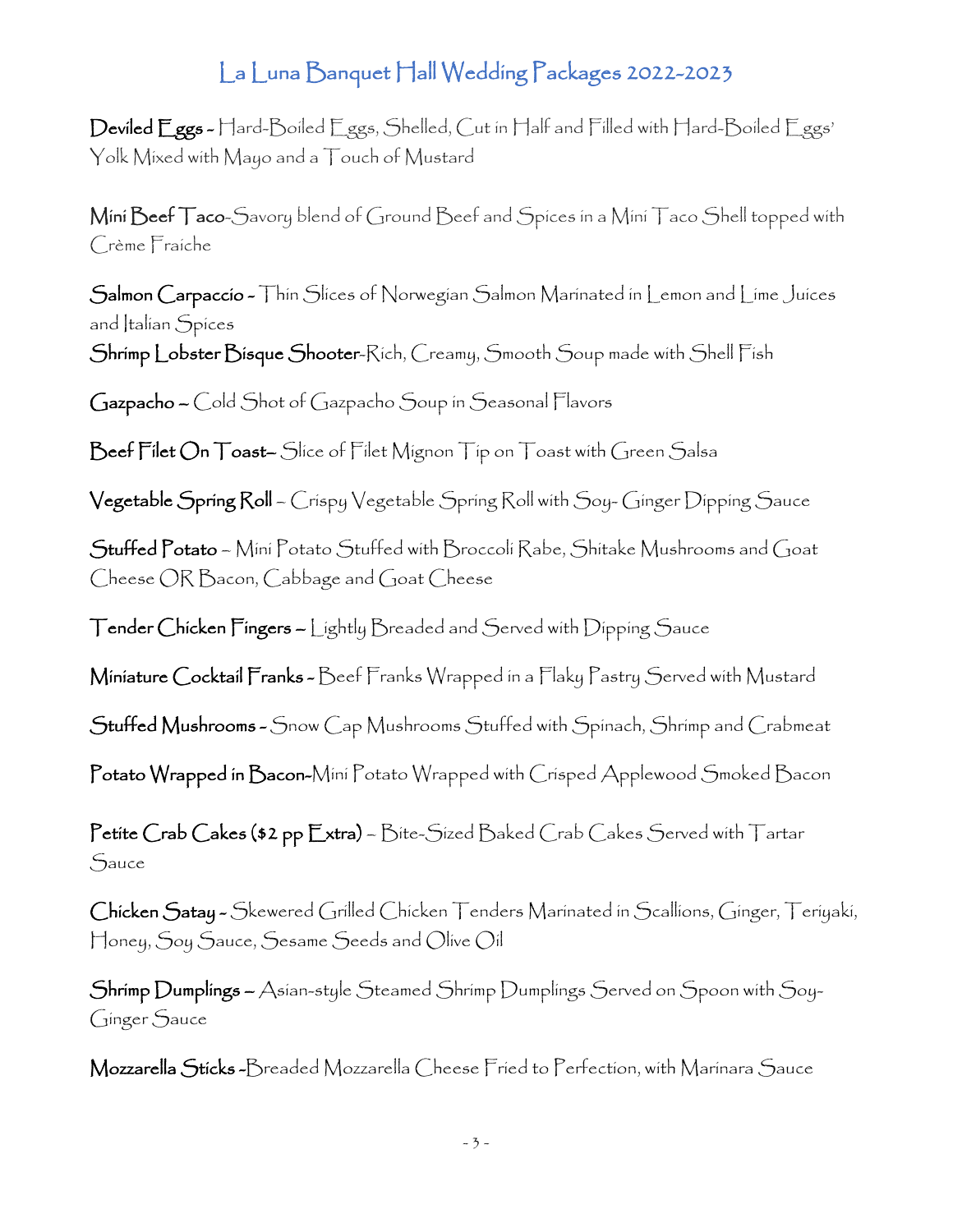Mini Meatballs - Home-Made Meatballs Served in Chunky Marinara Sauce

Clams Casino - Served On a Half Shell Stuffed with Chopped Clams, Seasoned Bacon, Bell Peppers, and Italian Spices

Mussels Marinara - Steamed Mussels in a Tangy Marinara Sauce

Portobello (Iltimo - Grilled Portobello Mushrooms Topped with Fresh Tomato and Mozzarella in a Shrimp and Crabmeat Sauce

Polenta - Grilled Polenta (Cornmeal) with Crabmeat, Capers and White Wine

Coconut Shrimp- Shrimp Coated in Coconut Batter, Fried to Perfection, with Cocktail Sauce

Shrimp Scallop Mousse - Seasoned Delicate Shrimp/Scallop Mousse Served on Italian Bread

Stuffed Mussels OR Oysters – Mussels or Oysters on Half Shell Stuffed with Spinach, Shrimp and Crabmeat

Jalapeno Poppers – Breaded Jalapeno Peppers Stuffed with Cheddar and Cream Cheese and Fried to Perfection

Lobster Risotto – Grilled Rice Topped with Lobster Sauce Nestled on a Spoon

Risotto Puffs – Lightly Crisped Puffed Balls of Risotto and Smoked Gruyere Cheese

Poached Salmon (\$3pp Extra) - Whole Fillet of Salmon Marinated with Olive Oil, Garlic, and White Wine then Poached to Perfection and Dressed with Trimmings - Chopped Eggs, Bermuda Onions, Roasted Peppers – Served with Homemade Dijon Dipping Sauce

Seafood Ceviche (\$2pp Extra) - Combination of Scallops, Calamari, Shrimp and Olives Marinated in Olive Oil and Lemon Juice

Tuna Tartar (\$3pp Extra) –Chopped Tuna Mixed with Jalapeno, Ginger, Chives Infused with Sesame Sauce on Toast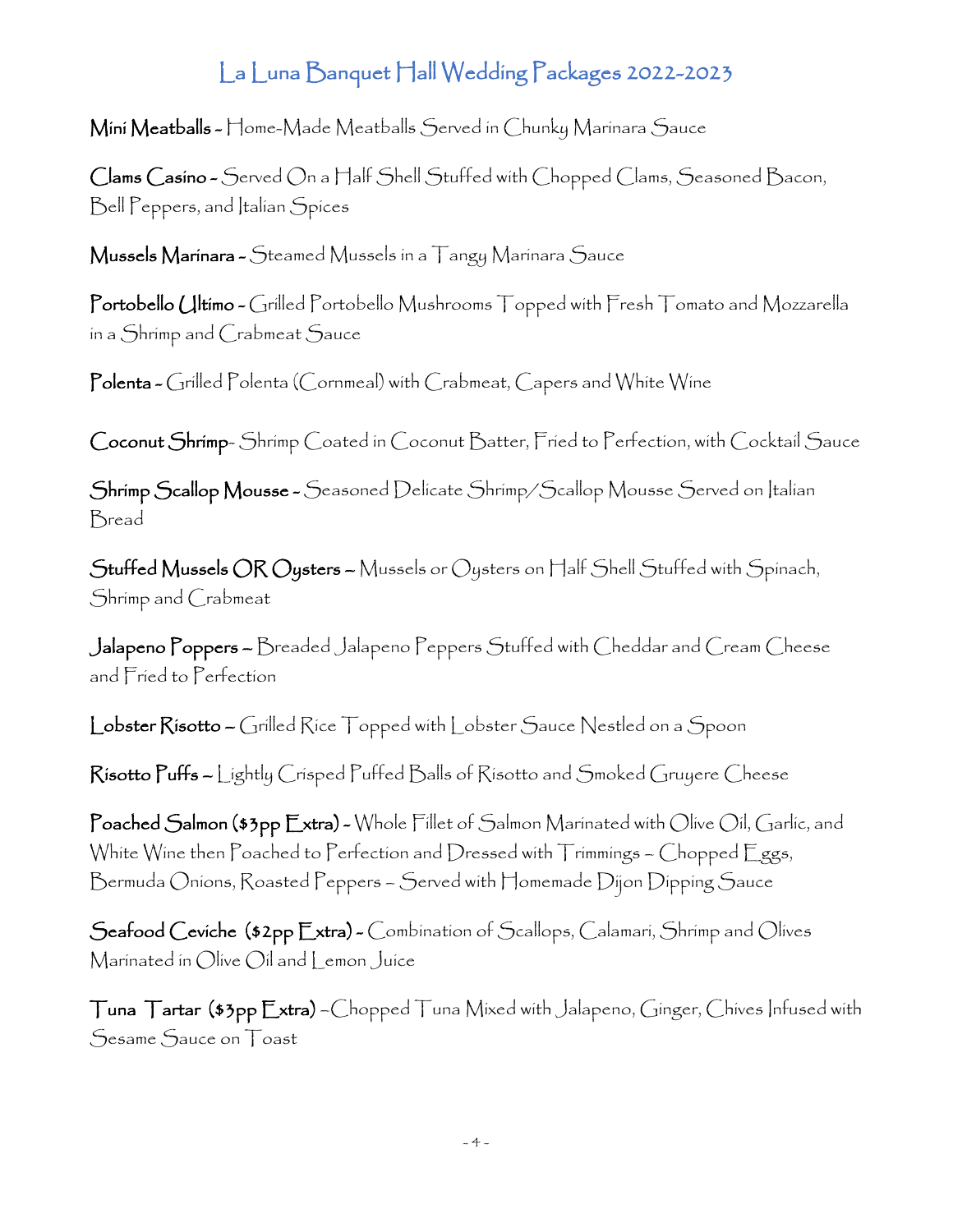Smoked Salmon (\$3 pp Extra) -Yukon Gold Potato Chip, Topped with Smoked Salmon Mousse and Crème Fraiche

Scallops Wrapped In Bacon (\$2pp Extra)–Jumbo Scallops in Crispy Applewood Smoked Bacon Martini Mashed Potato Bar (\$5pp Extra)- Fill a Martini glass w/2 types of mashed potatoes; top with bacon bits, scallions, cheddar cheese, sour cream, broccoli, mushroom, chives, butter.

Jumbo Shrimp Cocktail (Market Price) – Served with Shrimp Cocktail Sauce & Lemon Slices

Miniature Lamb Chops (Market Price) - Grilled Baby Lamb Chops Marinated In Lemon and Lime Juices, Olive Oil, and Fresh Herbs Most Hors d'Oeuvres can be Butlered Upon Request

Can't Decide? Add any Six Additional Regular-priced Hors d'Oeuvres (\$8 pp Extra)

### SALAD (Choice of One) Served with Gourmet Dinner Rolls and Butter

Caesar Salad - Crisp Romaine Lettuce Dressed with Home-Made Caesar Dressing Topped with Parmesan Cheese and Home-Baked Croutons

Spring Mix Salad - A Combination of Spring Lettuces with Fresh Tomatoes Dressed with Balsamic Vinegar and Olive Oil or Champagne Vinaigrette Dressing

Spinach Salad - Fresh Spinach Topped with Mushrooms, Hard-Boiled Egg and Bacon Bits

Arugula Salad - Italian Lettuce with Bermuda Onions, Fresh Tomatoes and Goat Cheese Dressed with Italian Dressing

Caprese Salad – Tomatoes with Fresh Mozzarella, Red Bermuda Onion and Fresh Basil, with Balsamic Vinaigrette Dressing

Tri-Color Salad – A Combination of Arugula, Radicchio and Endive Dressed with Balsamic Vinegar and Olive Oil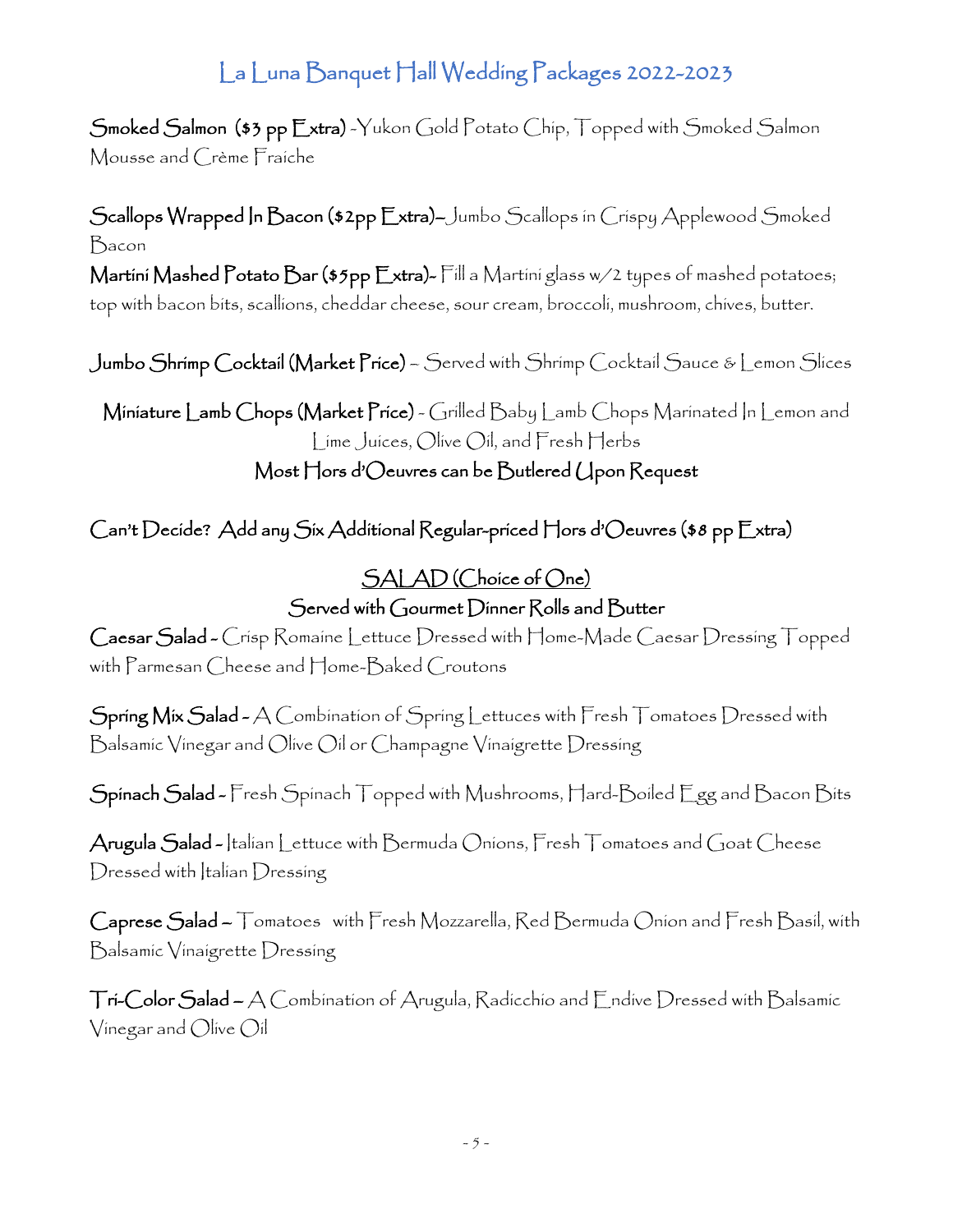#### PASTA (Choice of Two)

For A Buffet, Served in Separate Chafing Dishes For A Sit-Down, Served as Pasta Station During Cocktail Hour

Penne With Fresh Tomato and Basil - Pencil Point Pasta in Fresh Tomato-And-Basil Sauce with a Touch of White Wine

Penne In Pink Sauce (Alla Vodka) – Pencil Point Pasta in a Light Tomato-Cream Sauce

Penne With Broccoli Rabe and Mushrooms - Penne Pasta Tossed with Broccoli Rabe and Shitake Mushrooms in an Olive Oil-And-Garlic Sauce

Penne With Salmon - Penne Pasta Tossed with Salmon in a White Cream Sauce

Cheese Ravioli In White Sauce - Home-Made Cheese Ravioli in a Four-Cheese Sauce

Cheese Ravioli In Red Sauce - Home-Made Cheese Ravioli in a Fresh Tomato-Basil Sauce

Spinach Ravioli - Spinach-And-Cheese Ravioli In A White Salmon Cream Sauce OR In A Spinach Cream Sauce

Farfalle Boscaiola - Bow-Tie Pasta Sautéed with Wild Mushrooms and Sausage in Light Beef Gravy

Rigatoni & Mushrooms- Rigatoni in a Wild Mushroom Sauce

Rigatoni Puttanesca - Rigatoni with Black & Green Olives, and Capers in a Fresh Plum-Tomato Sauce

Linguine Pesto- Linguine Pasta in a Pesto Sauce

Tortellini 3P - Tortellini with Prosciutto and Peas in Alfredo Sauce

Seashells - Mini Seashell Pasta with Spinach and Cannellini Beans in an Oil-Garlic Sauce

Shrimp Crab Ravioli (\$2pp Extra) - Home-Made Shrimp Ravioli Served with Lobster Sauce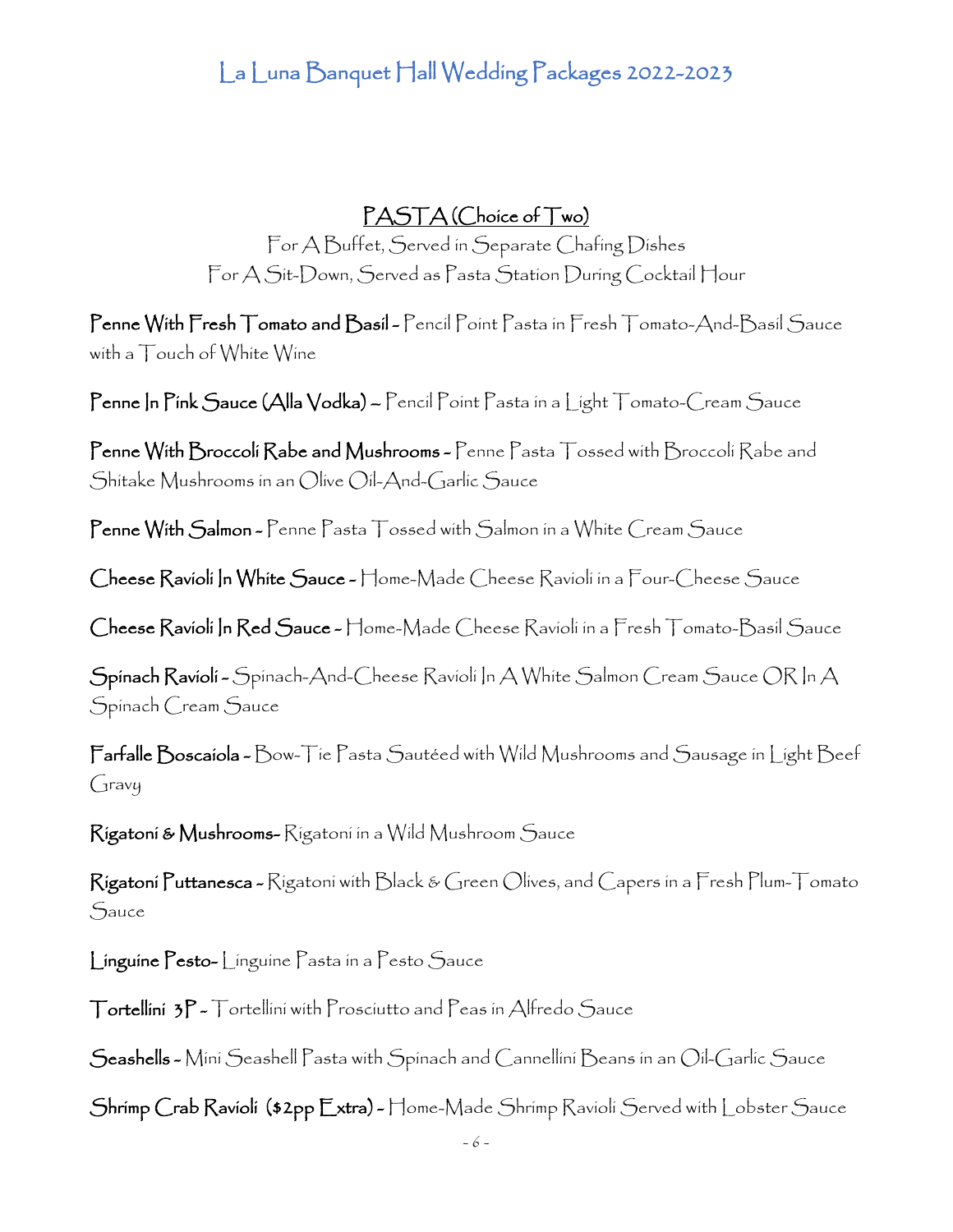#### MAIN ENTREES (Choice of Two)

Chicken In White Wine - Breast of Chicken Pan-Sautéed with Asparagus and Mushrooms in a White Wine Sauce

Chicken Marsala - Breast of Chicken Pan-Sautéed with Wild Mushrooms in a Marsala Wine

Chicken Piccata - Breast of Chicken Pan-Sautéed in a White Wine and Finished in a Lemon Butter Sauce

Stuffed Chicken – Chicken Stuffed with Ham, Provolone Cheese, & Pesto. Finished in a White Wine Reduction Sauce

Chicken Florentine - Breast of Chicken with Spinach and Cheese in a Wild Mushroom Sauce

Chicken Francaise – Breast of Chicken Dipped in Egg and Sautéed in a White Wine Sauce

Grilled Chicken - Grilled Breast of Chicken Marinated in Olive Oil, Garlic and Pesto in a Lemon Sauce

Chicken Cordon Bleu (\$4 pp Extra) Sit-down Dinner Service Only - Breast of Chicken Wrapped in Swiss Cheese and Prosciutto Topped with a White Wine Sauce

Steamship Beef - Hand Carved Top Round of Beef Au Jus - For a Buffet Service Only

Beef Burgundy - Tender Beef Tips Pan-Seared in Burgundy Wine and Brandy Demi-Glace with a Wild Mushroom Sauce

Flame Grilled Fillet of Tilapia - Delicate Fillet of Fish Flame Grilled with a Touch of Italian Herbs and Garlic in a Capers, Crabmeat & White Wine Reduction

Shredded Roast Pork - Pork Shoulder Seasoned with Garlic, Saffron, and Cumin Roasted an its Own Juices

Veal Marinara (\$3 pp Extra) - Tender Veal Sautéed with Mushrooms, Onions, and Sweet Peppers in a Marinara Sauce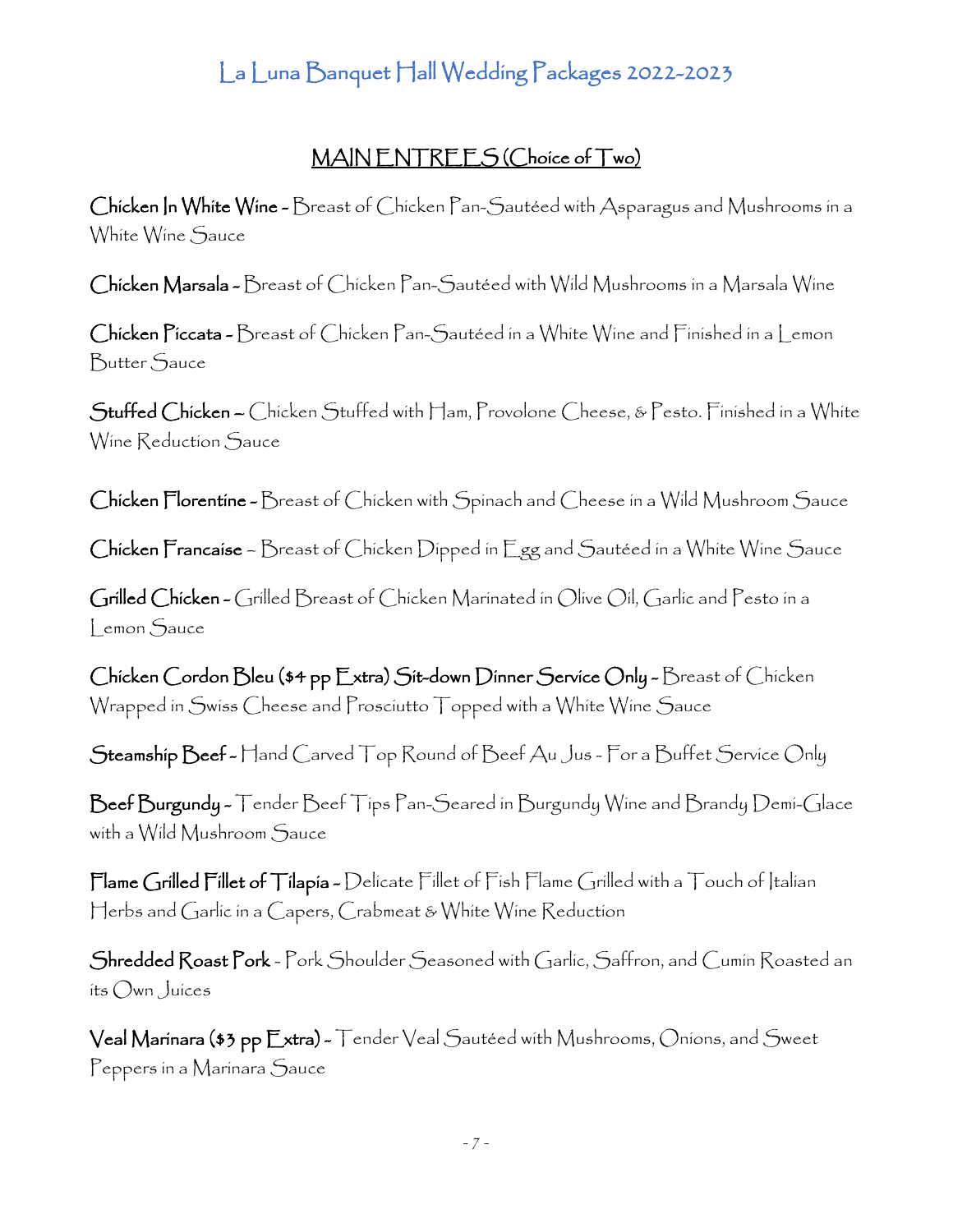Grilled Salmon (\$5 pp Extra) - Grilled Fillet of Salmon Marinated with Italian Herbs and Finished with an Olive Oil and Lemon Sauce

Shrimp Scampi (\$8 pp Extra) – Pan-Sautéed Shrimp with Brandy in a White Wine Sauce Served with Rice Pilaf

NY Strip Steak (\$10pp Extra) – Juicy Cut from Short Loin of Beef Seared and Served with Red Wine Sauce

Sirloin Steak Filet (\$12pp Extra) – Tender Filet of Sirloin Beef Seared and Served with Béarnaise Sauce

Prime Rib (Market Price) - Choice Prime Rib of Beef Slow Roasted in its Own Juices

Filet Mignon (Market Price) - Filet of Beef Tenderloin Seared to Perfection and Served with Brandy Wild Mushroom Sauce

### ACCOMPANIMENTS (Choice of Two)

Roasted Potatoes - Roasted Potatoes Seasoned with Rosemary and Italian Spices Mashed Potatoes – Homemade Mashed Potatoes Potatoes Au Gratin - Scalloped Potatoes with Parmesan Cheese in a Light Cream Sauce Rice Pilaf - Seasoned White Rice, Finely Chopped Celery, Carrots, and Onions Mushroom Risotto - Grilled Rice with Portobello and Shitake Mushrooms Topped with a Light Brandy and Wild Mushroom Sauce Arroz Con Gandules y Chorizo - Seasoned Spanish Rice, Peas, Chorizo Sausage, & Goya **Seasoning** String Beans Almondine - Fresh Green Beans, Sautéed Almonds, Olive Oil, Garlic and Italian Spices Mixed Grilled Vegetables (Subject to Seasonal Availability) - Grilled Broccoli, Squash And Carrots Marinated with Olive Oil and Italian Spices Asparagus (\$1 pp Extra) - Fresh Asparagus Sautéed in Olive Oil, Garlic, and Parmesan

Cheese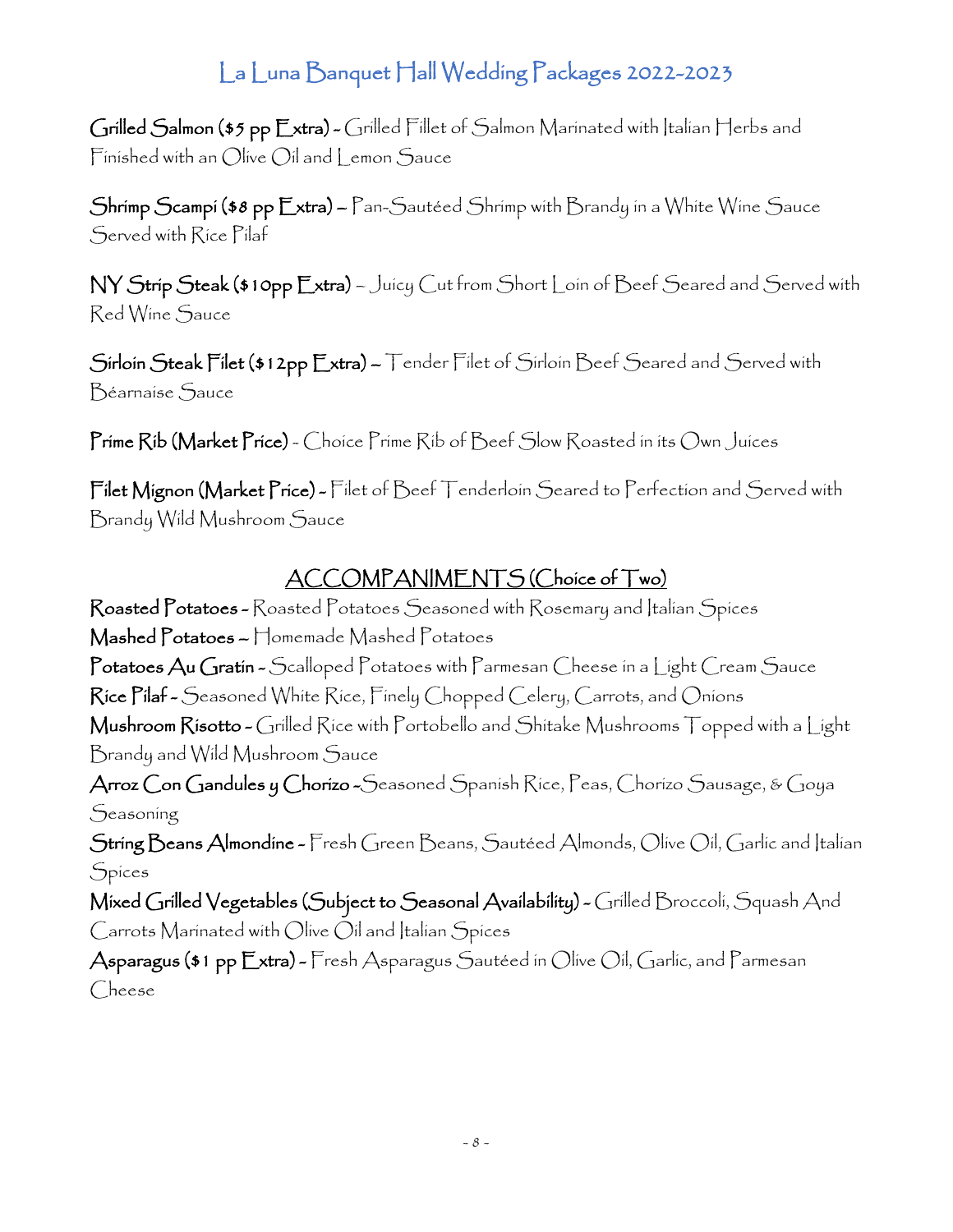Dessert: Customized Multi-Tiered Wedding Cake

Freshly-Brewed Coffee, Decaf And Hot Tea Station

Cake Flavors Cake Flavors Plain or Vanilla Poundcake Vanilla Icing Vanilla Poundcake Buttercream Icing Chocolate Chip Poundcake Marble Poundcake Lemon Poundcake Customized Cake Designs Raspberry Swirl Poundcake

3 Wedding Cake Stands to choose from to Display Your Fabulous Cake Are Included

Centerpieces: Fresh Floral Arrangements with Tapered Candles - Choice of Roses, Carnations, Poms, Daisies and Greens - OR Glass Hurricane Pillar Candle Centerpieces on Mirror, Color-Coordinated Fresh Rose Petals

# Additional Selections

May We Suggest the Following Additions to Enhance Your Affair

Grand Viennese Sweet Table

#### Decadent Assortment Of Miniature Treats, Cakes, Tortes And Pastries (Choice of 12 ) \$8.00/Person – Served For 1 ½ Hours After Dinner

Mini Brownies \* Mini Cheesecakes \* Mini Petit Fours \* Mini Tiramisu \* Mini Cream Puffs \* Mini Eclairs \* Mini Fruit Tarts \* Mini Cannolis \* Mini Lemon Bars \* Mini High Hats (Fondant Or Chocolate)\* Mini Cupcakes (Butter Cream Or Chocolate Icing) \* Mini Raspberry Horns \* Mini Walnut Horns \* Rugalach (Cinnamon Nut, Chocolate, Or Raisin) \* Mini Chocolate Chip Cookies \* Macaroons (Chocolate Or Raspberry) \* New York Cheesecake \* German Chocolate Cake \* Chocolate Bavarian Cream \* Carrot Cake \* Lemon Mousse Cake \* Chocolate Chip Cookie Cake \* Swiss Mint \* Oreo Cookie Cake \* Strawberry Short Cake \* Flan \* Tres Leche Cake \* Pastry Tray \* Fresh Seasonal Berries & Fruit

#### Chocolate Fountain \$595.00 – Served For 1 ½ Hours After Dinner

A 3-Tiered Fountain Overflowing with Warm Premium Belgian Chocolate (Choice of Dark, Milk or White) Presented with A Variety of Dipping Treats – Including Fresh Strawberries, Bananas, Honeydews, Cantaloupes, Pineapple, Marshmallows, Pretzels, & Rice Crispy Squares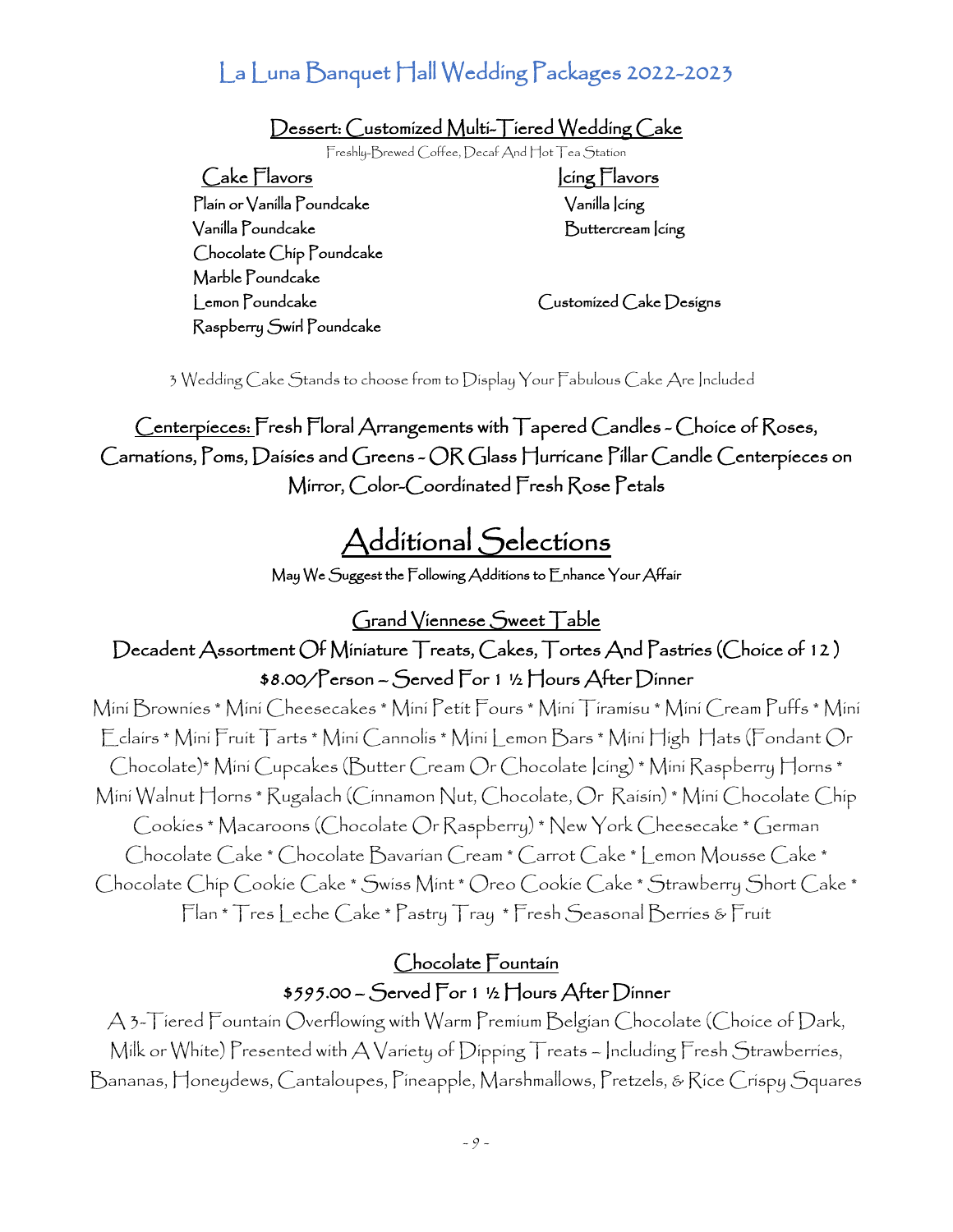Exotic Ice Cream Pie Station (Choice of Four) \$4.00/Person – Served For 1 Hour After Dinner

Chocolate Peanut Butter Cup \* Pecan Caramel Cheesecake \* Death by Chocolate \* Cookies & Cream \* Chocolate Covered Strawberry \* Banana Cream \* French Vanilla Kit Kat \* Mint Chocolate Chip\* Peppermint \* Pumpkin Cheesecake (seasonal)

#### Neapolitan Trio Ice Cream Station \$3.00/Person – Served with Wedding Cake

A Scoop of Chocolate, Vanilla & Strawberry Ice Cream Served with Wedding Cake

"Taste of Philly" Favors \$4.00/Person – Provided to All Guests Upon Departure

Fresh Soft Pretzel w/Mustard, Tastycake, Peanut Chews

### Espresso and Cappuccino Bar \$3.50/Person - Served For 1 1/2 Hours After Dinner

Amaretto, Hazelnut, & French Vanilla Accompanied by Miniature Chocolates

### Choice of Three Main Entrees Instead of Two - \$4.00/Person

Toasting Flutes for All Guests \$1.00/Person Service Fee - Includes Champagne Flutes Rental (Champagne to Be Supplied By Clients)

#### In-House DJ & MC Service Using La Luna Professional Sound Equipment

Rates Upon Request – Complimentary for Receptions of 135+ Guests Min

LED Wall Up Lighting Package in Your Choice of Color, and String Lights From \$400/Event

> Optional Chair Covers, Upgraded Table Linens/Napkins Priced Upon Request

On-Site Outdoor and Indoor Wedding Ceremony From \$950/Event

Honeymoon Suite Overnight Accommodations at The Historic Ellerslie Manor House From \$275/Night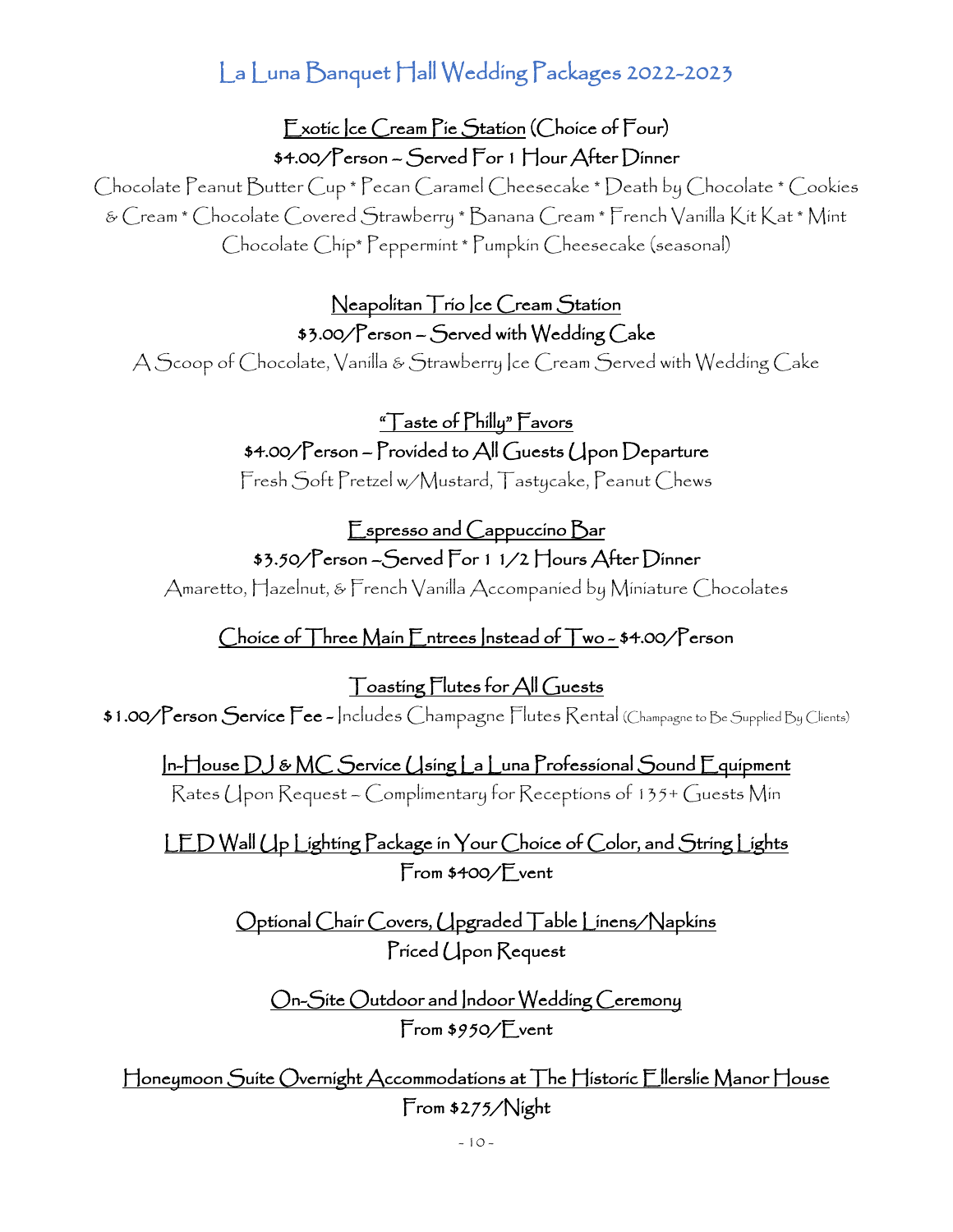# Venue Capacity with Dance Floor La Luna Ballroom: Min 100 Guests – Max 220 Guests

Minimums are for Adult Guests (Not Including Children Ages 10 & under). For Receptions of Less Than 100 Guests In La Luna Ballroom, A Room Fee May Apply. Please See Banquet Director for Details.

# Wedding Reception Package Pricing 2022-2023

|                              | Peak Season - April |
|------------------------------|---------------------|
| $\mathsf{ReceptionDay}$ Time | through November    |
| Saturday Evening             | \$100* pp           |
| Friday Evening               | $$90^{\circ}$ pp    |
| Sunday Flextime              |                     |
| Saturday Afternoon           | $$85^*$ PP          |
| Monday – Thursday            | $$75^{\ast}$ pp$    |
| Flextime                     |                     |
| Add-on Ceremony Fee          | \$950/event         |

\*Plus 6% Sales Tax and 20% Service Charge Off Peak Seasonal Discount of 10% Applies December through March

#### Terms And Conditions:

- 6% PA Sales Tax And 20% Service Charge Will Be Added to Package Per Person Pricing and Menu Upgrades
	- Prices Are Valid For 2022-2023 Wedding Dates (Subject to Change Without Notice)
- Ceremony Fees, In-House DJ Service, Overtime and Certain Other Rental Items Are Not Subject to Sales Tax and Service Charge
	- 3-5% Upcharge For 2024 Wedding Dates may Apply (Subject to Change Without Notice)
		- New Year's Eve Weddings Are Priced Upon Request
		- Children's Meals (10 And (Jnder) Are One Half Price
		- Vendor Meals (Videographer, Photographer, DJ, etc.) Are One Half Price